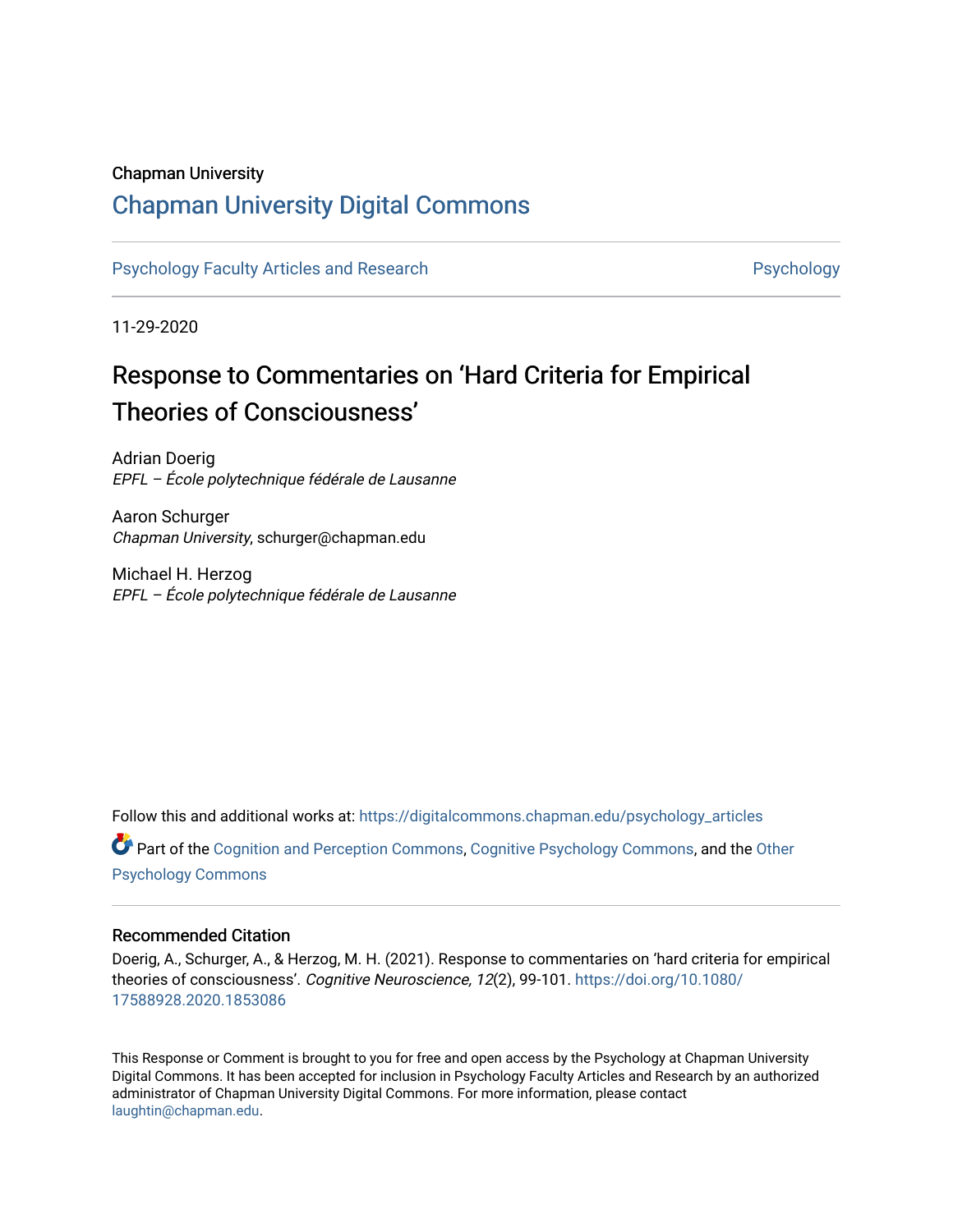### Response to Commentaries on 'Hard Criteria for Empirical Theories of Consciousness'

#### **Comments**

This is an Accepted Manuscript of an article published in Cognitive Neuroscience, volume 12, issue 2, in 2021, available online at<https://doi.org/10.1080/17588928.2020.1853086>. It may differ slightly from the final version of record.

Copyright Taylor & Francis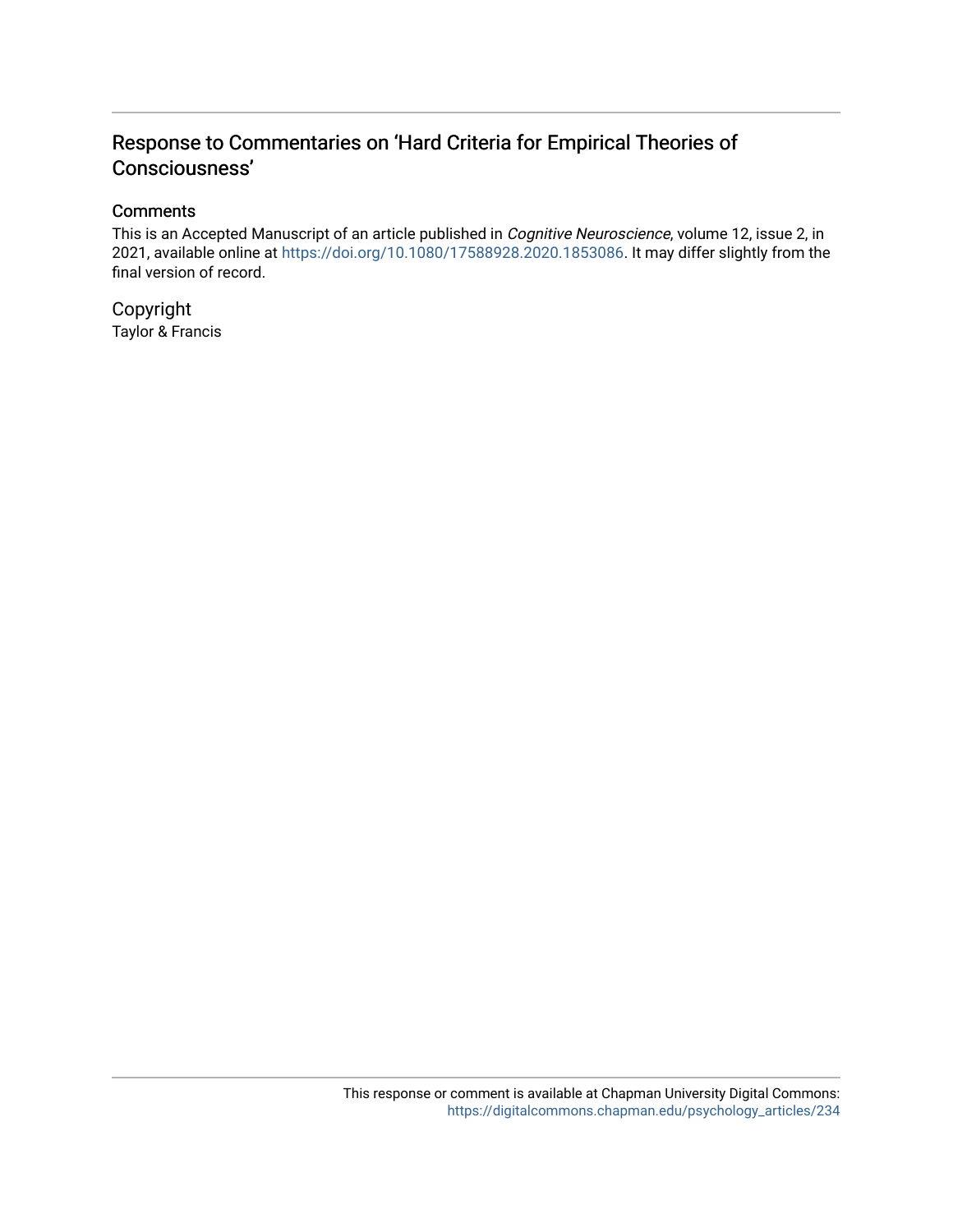## Response to Commentaries on "Hard Criteria for Empirical Theories of Consciousness"

We are glad to see the many responses to our contribution, as our main motivation was to foster conversation on how to compare Theories of Consciousness (ToCs). The comments vary greatly but can be roughly assigned to two camps.

First, there are those who try to explain how their ToC can cope with the criteria we proposed (Hameroff, Grossberg, Graziano, Rosenthal, Michel & Lau, Baars, O'Regan, Naccache, Damasio). The large differences between these theories highlight once more the need for stringent criteria to compare them in a common framework. In this respect, we would like to reiterate that our analysis was primarily intended to highlight general criteria that we think ToCs should address. The criteria are not seen as pass/no-pass exams, but as challenges to be addressed, invitations to take sides, make assumptions explicit, derive predictions to pit ToCs against each other and either prune some or unify them. For this reason, we will not comment on the detailed responses defending particular ToCs but leave it to the readers and authors to make up their own minds.

Experts from the second camp commented on the validity of the criteria. Most liked at least some of them, some added further ones (Fleming) or proposed the need for a general theory *for* consciousness science (Seth & Hohwy). Klein proposed to create an online platform, which we think is a good idea. Others questioned certain criteria (Fahrenfhort & van Gaal, Pinto & Stein, Rosenthal, Haun & Tsuchiya). In general, many authors seem to agree that there is an unwieldy plethora of ToCs. In this respect, criterion 1 about the unconscious alternative seems to be widely accepted, (but see Grossberg who seems to suggest that any data on perceptual processes are data about consciousness, even if there is no unconscious alternative). We, and as it seems most commentators, think that demanding conscious and unconscious alternatives is crucial for consciousness science, unless good reasons are given not to.

The other criteria were more controversial. From some comments we learned that we did not always make our points sufficiently clear and this led to misunderstandings. For example, Fahrenfort & van Gaal interpret all our criteria, except criterion 1, as relying on functionalism. However, this is only true for the unfolding argument, if at all. The small and the large network argument and the other-systems argument do not rely on functionalism, but apply to all ToCs, including those that reject functionalism. Once more, these criteria are not intended to cull the herd of ToCs straightaway, but rather to encourage proponents to make explicit which stance they take, for example, if they embrace panpsychism, whether the proposed mechanism is necessary and/or sufficient and if only necessary, to what extent it contributes to consciousness (is it the key factor for consciousness or just one factor amongst many), etc….

Another misunderstanding occurred with the other systems argument (see comment by Rosenthal). We did not mean to imply that a ToC must hand down a verdict on whether or not any given non-human creature is conscious. With this criterion, we aimed to encourage researchers to be explicit as to whether or not a given ToC applies to humans only. If so, it needs to be made clear why this is the case, avoiding conclusions based on mere associations. For example, the capacity for language may alwaysseem to come with consciousness but this may simply be because language is extended in time. Simply alluding to a coincidence of consciousness and X is not sufficient. The other systems argument turned out to be quite